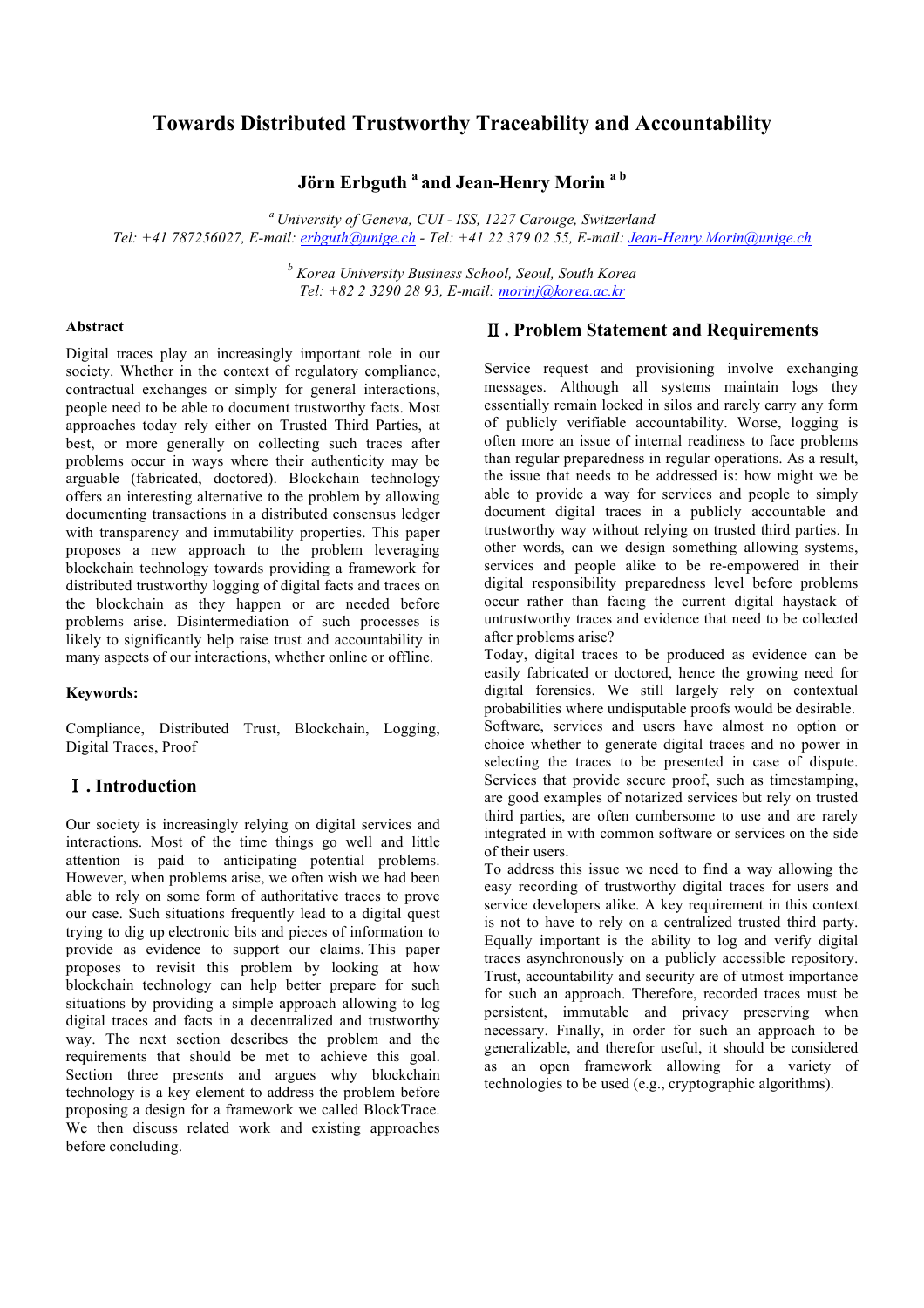## **. A Distributed Trust Approach Based on Blockchain**

To this end and to meet the above requirements, the now more than emerging blockchain technology appears to provide some the needed fundamental properties. First and foremost, blockchain technology is a distributed ledger allowing to record transactions with three major characteristics. Transparency: all transactions written on the blockchain are visible to everyone. Persistency and immutability: transactions are collected in blocks linked to one another through cryptographic hash functions. As a result, they cannot be changed without invalidating the hashes. The blockchain is basically replicated in whole at all the nodes of the blockchain distributed network. The consensus is achieved through distributed consensus algorithms, thus providing a distributed trust network much more reliable and accountable than centralized trusted third party approaches.

Therefore, blockchain technology [1] exhibits many of the fundamental properties needed to achieve our goal. The rest of this section presents "BlockTrace", a tentative design towards a framework for distributed trust logging of digital traces based on blockchain technology.

The proposed framework is based on asymmetric and symmetric cryptography, and one-way hash functions [2] to ensure the desired level of privacy as well as blockchain technology to meet the design requirements.

From a high level point of view, the approach can be described in four layers (Figure 1). The base layer upon which our design sits is the blockchain layer serving as storage layer. The second layer is the proposed BlockTrace framework enabling the management of traces together with the corresponding metadata. The third layer is a trace management layer allowing the organization of traces into trails of connected traces. It also allows managing the different cryptographic keys and hashing functions. Every trace can use a different encryption key for security and privacy reasons allowing trace isolation. The top layer is basically the application layer using the framework such as for example compliance, contracts or documents.

| <b>Application Layer</b> | Compliance<br>Logging          | Contract<br>Interactions | Document<br>Hashes |
|--------------------------|--------------------------------|--------------------------|--------------------|
| <b>Trace Management</b>  | Organizing and Managing Traces |                          |                    |
| <b>Blocktrace Layer</b>  | Hashing and Encryption         |                          |                    |
| Storage Layer            | Immutable Storage / Blockchain |                          |                    |



The storage layer, basically any blockchain infrastructure,

records a payload together with some blockchain dependent metadata as a blockchain transaction. Usually this metadata consists of a reference to the smart contract that is addressed for the storage, the sender who is paying for the transaction and through the block identification the approximate time. On top of the storage layer, the BlockTrace layer records a hash of the content for which a trace is needed (Trace Content Hash) and some contextual information (Trace Context). The context can be used to identify what was hashed, a related piece of information, basically anything making sense in relation to the trace to be logged.. An optional trace signature may also be added to the payload. Figure 2 shows the overall structure of the BlockTrace transaction in the blockchain layer.

Example use cases may cover automated logging from services and software applications, contractual interactions in any form, including from a web page or even screen captures. We anticipate many more use cases to be further defined and documented but this isn't our focus here.



Figure 2 – Blockchain and Blocktrace Layer

From the framework point of view, the Blocktrace layer will provide an API to write (putTrace) and read (getTrace) traces. The method to write a trace is presented in figure 3. The information that is to be traced is transmitted as a file **traceContent**. It is hashed locally in order to avoid sending private information. The **traceContext** is the metadata, claims or other related information an application or user wants to link to the trace. Since it will be written on the blockchain its length needs to be minimized. An encryption of the hash of the **traceContent** as well as the **traceContext** is possible together with a choice of the encryption methods. With the **traceSignature** a trace can be authenticated. The **sender** is the blockchain account paying for the transaction fee. The password for the account might be provided by a configuration or a callback.

Registering long records on the blockchain will result in high transaction fees. This will be the case, if the